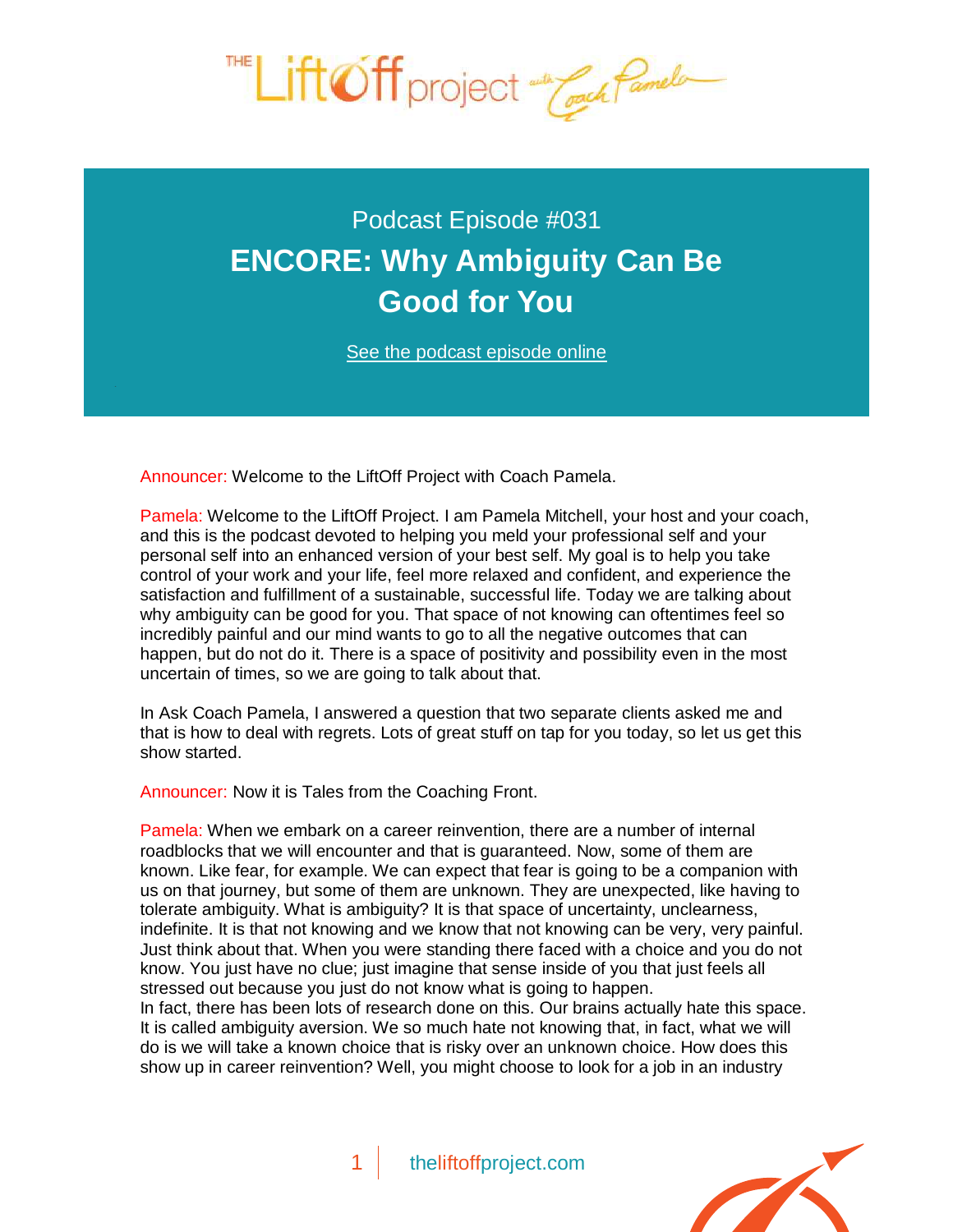

that is dying or in a failing company because hey, at least I know what I am getting into. Maybe you have heard yourself say that. However, there are two kinds of uncertainty that you need to know about. One is an "ambiguity space" that we have been talking about and the other is risk.

Now, risk is rolling the dice like you are at a casino and you know what those odds are. They might be stuck against you, but hey, maybe you will hit the jackpot. You can quantify those odds, whereas uncertainty is that not knowing space as I said before. Because it's that not knowing space, we assumed that it is probably going to be horrible, but the thing is that not knowing does not mean poor odds. You just do not have enough information to make that assessment. When you are in this whole career reinvention and you are choosing to look for a job in that failing industry because, hey, you know what you are getting into, that is actually inherently a risky move.

You know that the odds are not in your favor because the industry is dying, the company is failing, and so you know that things might not work out for you, that are actually likely not to work out for you, but somehow that feels safer than that space of ambiguity. I talked in my book about this thing: *The 10 Laws of Career Reinvention.* Law 4 is "what you seek is on the road less traveled." On that road less traveled, even though it brings ambiguity, it also brings a space of opportunity and possibility. You have to explore that unknown. You have to be able to tell the difference between a situation where you can assess your odds, which is risk, and when you will have to deal with ambiguity.

Now here is the thing. What you have to also understand about ambiguity is that it is risk neutral. Even though you might assume that it is going to be a catastrophic path because you just do not know, so it is probably going to be horrible, that is where our minds go. In fact, that is not true. You just have no data. It could just as likely be good or not good, you just do not know. Here is how to tell the two apart, how you tell risk versus how you tell ambiguity.

Some examples of risk where you know the odds. My company is laying off 20% of its workforce. You can tell what your odds are in that. Or there are two finalists for that position and I am one of them. Again, you can quantify your odds.

Now, examples of ambiguity. My company might lay people off. A space that you do not really know what is going to happen. There might be conversation, but it is not certain. Or, I have interviewed for the job, but they are still talking to other candidates. Again, a space that is indefinite. You do not really know which way it is going to go. As I said before, if you can quantify your odds, you are dealing with risk. If you cannot get a handle on your odds, you are dealing with ambiguity. Why ambiguity is good for you is because as I said earlier, you open yourself up to possibility and those odds could be better. It might turn out that your company does not lay people off or they are talking to other candidates, but they really love you, you do not know. You have to explore to find out.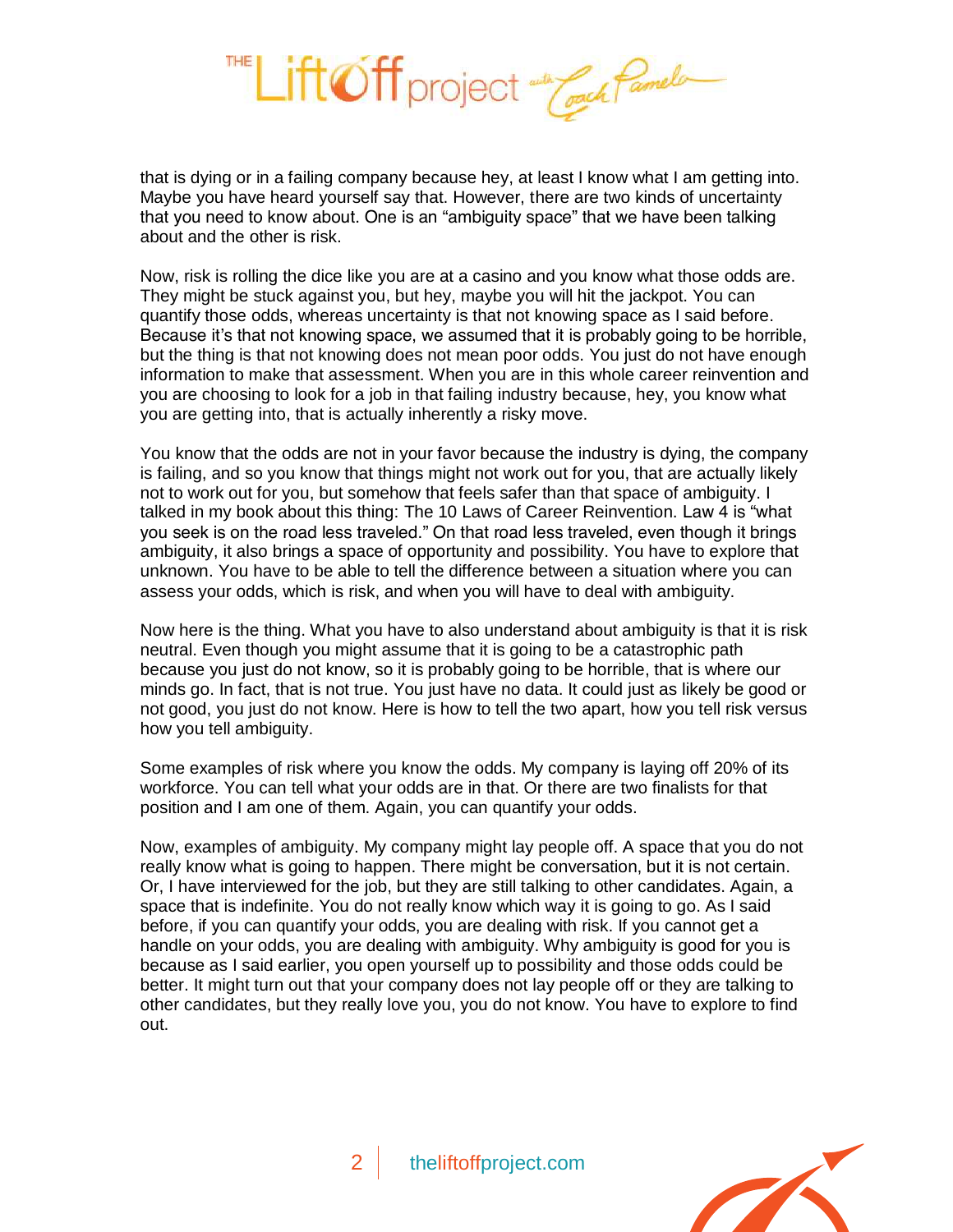

Here are a few questions that you can ask yourself to help you navigate ambiguity, that uncomfortable space of not knowing. First question: when have I faced ambiguity in the past and things turned out better than I expected? Just file back and see when you just did not know how things are going to turn out, but it really brought something wonderful to your life. Second question to ask yourself: what are the risks I am taking by continuing on the same path in my career? Do the odds look good for this industry or company or not? I once had someone talk to me and their strategy was to hold on. They were 9 years away from retirement and they just said, "Well, I'm just going to work as hard as possible and I just have to do everything I can not to get laid off, so that I can hit my 9 years and retire."

I said, "Actually, that's a very risky strategy because you don't control whether or not you get laid off. You do not control what is going on with this job. A better strategy would be to do a good job, obviously, but also to think about what you might do if this does not work out. That would actually enhance the odds in your favor." You have to look at the odds and really assess what is going on there.

Third question to ask yourself: when I consider pursuing a more ambiguous path, what positive outcomes can I imagine that will help me stay open to the options?" As I said, oftentimes when we are faced with ambiguous space, our minds start to bring up everything, the entire catastrophe that could happen. "Oh, it is going to be horrible. This thing could fall apart." But what you want to do is imagine those positive outcomes as well just so that you remain open to the possibilities. Although it is difficult, tolerate not knowing the outcome of your reinvention. The process of reinvention forces you to get comfortable in this space. It forces you to get used to ambiguity and as I said, that is a good thing.

Stay focused on how ambiguity is risk neutral. It does not automatically mean those poor odds. Though it may feel like a gamble, you actually cannot call this spread if you do not know how many horses are on the field, to pull up this track metaphor. By exploring the road less traveled in your reinvention, you open yourself up to multiple races instead of just one. You increased your opportunity, and you place a bet on the winning horse.

That's it for Tales from the Coaching Front. Now onto our next segment.

Announcer: Got a question? She has your answer. It's time for Ask Coach Pamela.

Pamela: Today's Ask Coach Pamela came from a question that was asked to me by two different clients who happened to wonder about the same thing. Their question was how to deal with regrets. Each of them had made some decisions in the past that they just felt perhaps they should have done differently. In looking back, they were thinking, "How do I deal with this, because I think maybe I should have gone down a different path." I understood that because I myself have faced regrets. Because they are clients, I obviously cannot share with you, my lovely liftoff listener, the details of their situation. But I can tell you my own regrets. I can also talk to you about the solution that we came up with that I explained to them and that we worked out to handle those regrets.

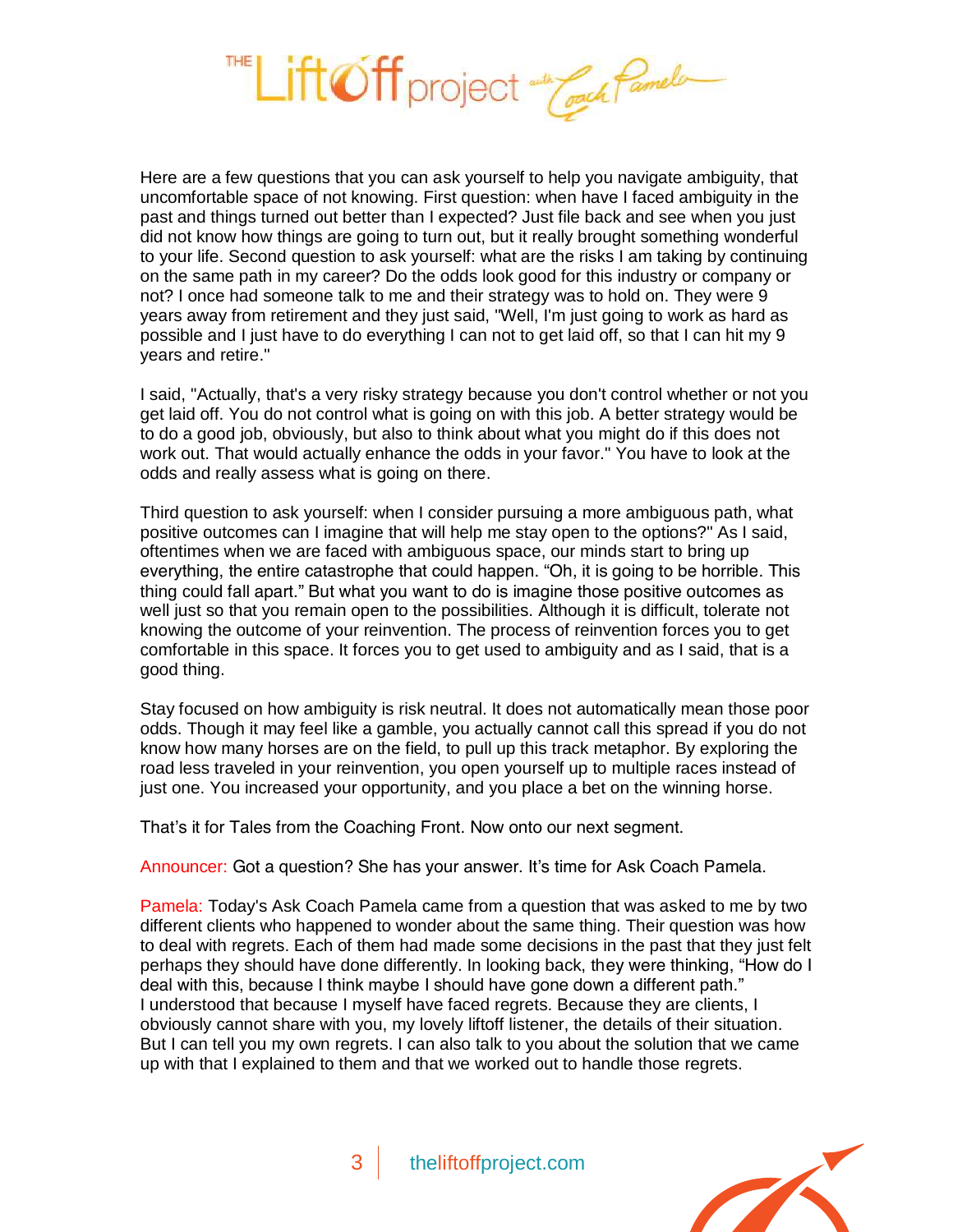

Here is my particular situation. In the past, when I was younger, I was very close to my grandparents, and my grandmother in particular. My grandmother was a person who loved to call all her grandchildren and have long conversations with them. I wanted to speak to my grandmother, of course, but she would often call me at work. I would be like, "Granny I'm busy," and I would hang up with the phone on her. She died when I was about 32, so right when I was in the midst of all my working years. I always regretted the fact that I had not carved out more time for her. In this issue of regrets, here is the plan that I came up with to help me handle this and to help my clients handle this.

The first thing is to understand something that we actually talked about in an earlier episode with Tom Sterner of the Practicing Mind: that analogy of skiing that he brought up where we create different grooves in the snow and then it's just a natural pathway that happens. Well, that also happens with regret. We have a groove in our mind, it is just this automatic groove of regrets, and if we notice, many times we are having the same regret. It is not a bunch of different things. It is just one or two things, but it is a path that you are used to going down instinctively. Here is the thing though. Just because you are going down this path, does it make it right or does it make it true? You have to ask yourself how you know that that was a bad decision in the past.

Many times when we look back, we cannot be 100% certain that it was a bad decision. We might think that on its surface. If we really break it down and look at it, we do not truly know because we do not know the alternative scenarios and how they would have played out or unfolded. You have to think about that because you are assuming that if you had followed the other path, that it would have been a great thing. This is the flip of the ambiguity thing that we were talking about earlier in this episode. In this case, when we are regretting, we assumed that if we had taken the other path, it would have been better. But that is not necessarily the case. These regrets that are grooved in your mind can act as a signal that you want to have a different path now and that was the case with my grandmother.

I couldn't go back and do anything, but I could do something now. Whatever you feel you could not do back then, you can do now, and that is the first piece of turning this around. Then the second thing is to look at the underlying reason. You made the decision you did back then. I was young; I was in my late 20s. I just thought I was so busy in life. It was only as I got older that I realized, "Hey, people are not around forever." We do not know that when we are young. I just have to understand that I was a different person back then. That's what you've got to do. You have to know that the person that you are now is in a different position. You can actually make a different decision now. Do not ignore the extenuating circumstances for why you made that decision in the past.

The truth is that I really was busy. She was calling me on the free 800 line at work and I did not know whether I would get in trouble for that. There were some extenuating circumstances there, but the truth is that you do not want to ignore those because you did make a decision with some data then, so do not, now in retrospect, take that data off the table. As I said, we are different people now so if you are having these regrets, turn it